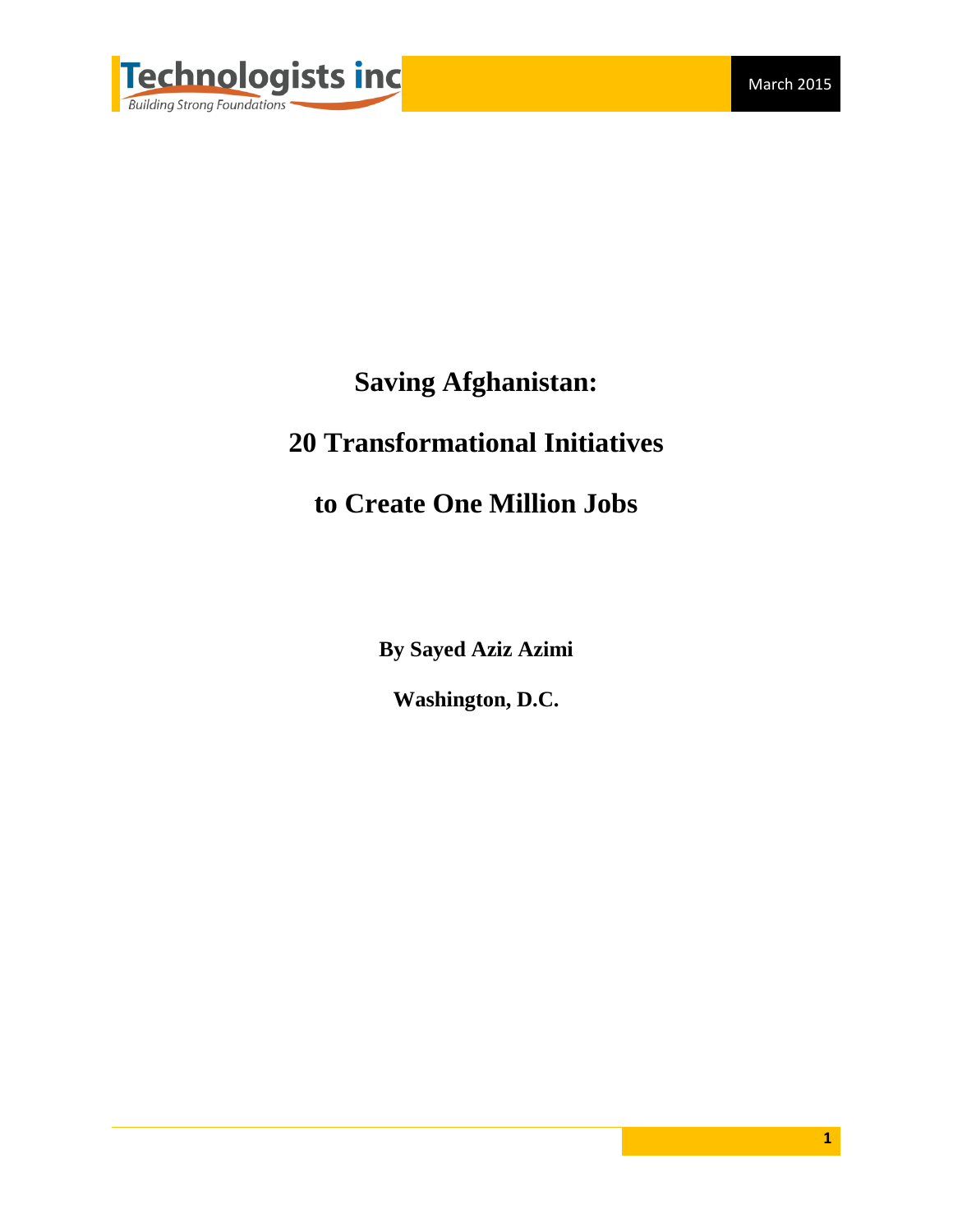

# **Table of Contents**

| <b>ABSTRACT</b>                                | Page 3  |
|------------------------------------------------|---------|
| <b>INTRODUCTION</b>                            | Page 4  |
| <b>SHORT-TERM INITIATIVES</b>                  | Page 5  |
| 1. Clean City Initiative                       | Page 6  |
| 2. Improving Traffic Flow                      | Page 6  |
| 3. Small-Scale Mining                          | Page 7  |
| 4. Public Washrooms in City Centers            | Page 8  |
| 5. Leasing Power Substations                   | Page 8  |
| 6. Annual Vehicle Inspections                  | Page 9  |
| 7. Work Visas                                  | Page 9  |
| 8. Small Business Loans                        | Page 10 |
| 9. Reforming Procurement Rules                 | Page 11 |
| 10. Loan Insurance                             | Page 12 |
| 11. Formal Land Titles                         | Page 12 |
| 12. Formalizing Property Boundary Lines        | Page 13 |
| 13. Single Tax Rate                            | Page 14 |
| <b>LONG-TERM INITIATIVES</b>                   | Page 15 |
| 14. Nurturing Cottage Industries               | Page 15 |
| 15. Reviving the Jewelry Industry              | Page 16 |
| 16. Power from Private Generators              | Page 16 |
| 17. Scholarships and a Culture of Learning     | Page 17 |
| 18. Leather Tanning and Shoemaking             | Page 18 |
| 19. Export of Semi-Finished Products           | Page 18 |
| 20. Natural Refrigeration for Food Warehousing | Page 19 |
| CONCLUSION                                     | Page 20 |
| <b>ABOUT THE AUTHOR</b>                        | Page 21 |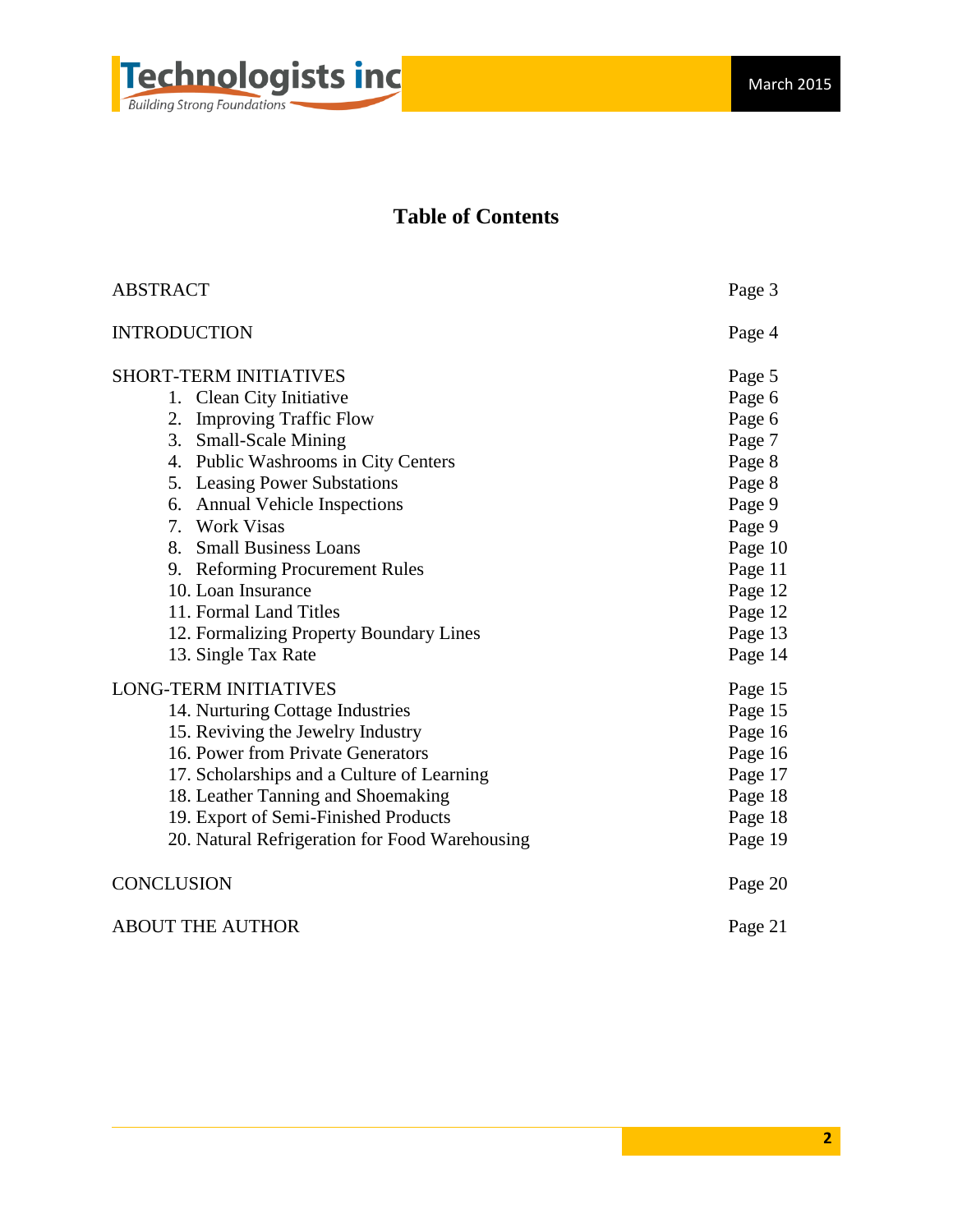

# **ABSTRACT**

Despite the steady stream of alarming news from Afghanistan concerning its stability and security, the biggest threat to the country is not the Taliban, al Qaeda, or Islamic fundamentalists. The greatest failure not only of the many nations that have been assisting Afghanistan in recent years but of the Afghan government itself is their failure to address the greatest problem in the country, and the greatest threat to its security: *unemployment.* One can argue that the single most important indicator of the success or failure of the new Afghan government will be its ability to reduce significantly the number of unemployed on the streets of major cities in that country.

This paper presents a set of 20 transformational initiatives that impact various aspects of Afghan society. This list is by no means an exhaustive list of all the opportunities available to the government, but all the initiatives discussed here can be turned into specific actions plans funded by international donors and private investors, and performed by private businesses, nongovernmental organizations, and even local volunteer groups. The intent of this paper is to start a conversation about possible objectives and goals that can be accomplished in a reasonably short time, while avoiding the national, regional, and international political minefields that will require much more time to resolve.

Although the initiatives presented in this paper are all discussed with reference to Afghanistan, they can easily be applied in or adapted to other third-world countries suffering from similar problems and conditions. Ideally, the discussion started by this study will grow into a global conversation about improving employment, prosperity, and the quality of life.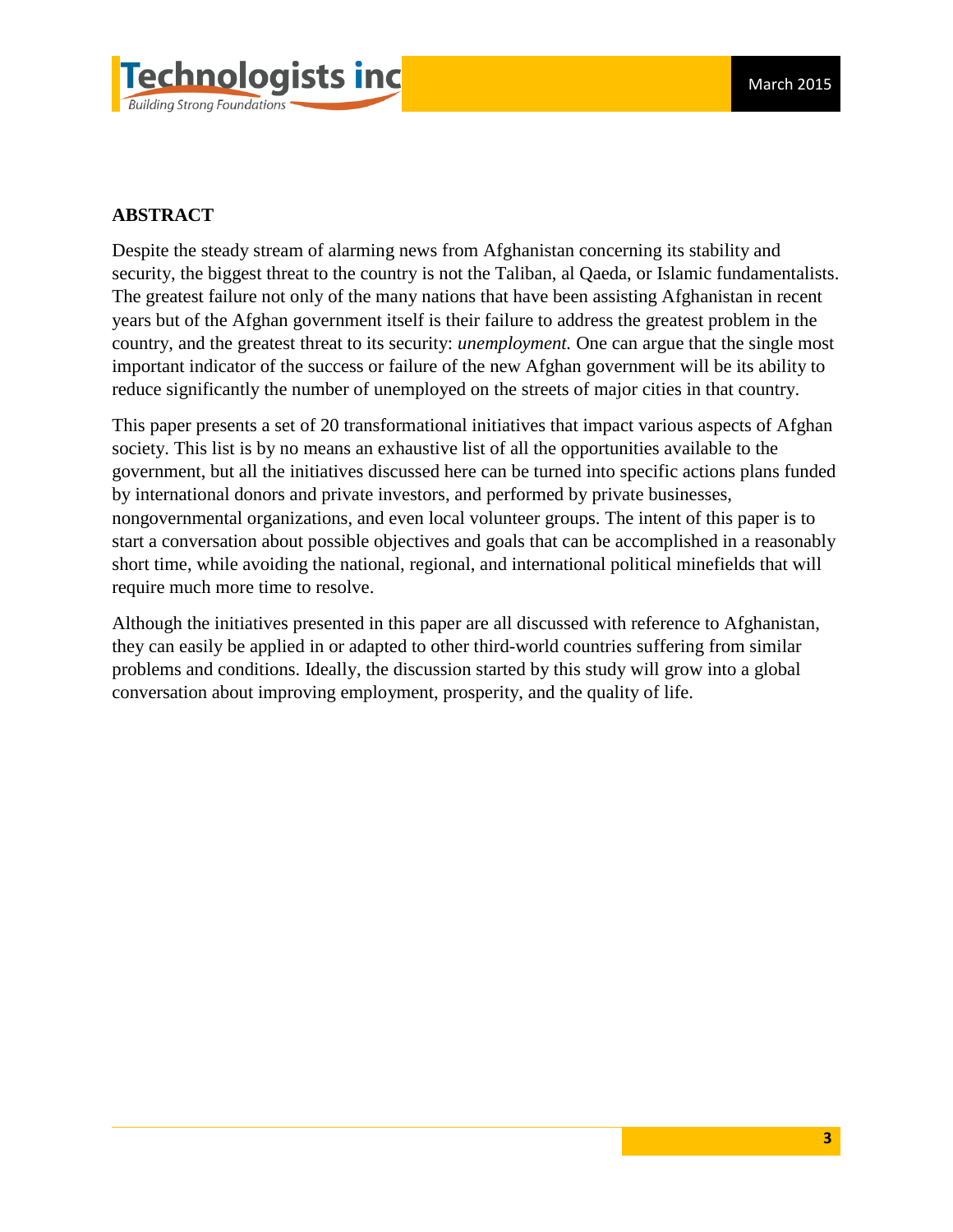

# **INTRODUCTION**

Despite the steady stream of alarming news from Afghanistan concerning its stability and security, the biggest threat to the country is not the Taliban, al Qaeda, Islamic fundamentalists, or even meddling from the many interested groups in the region. Similarly, the major cause of the failure of donor countries to achieve their developmental goals, despite massive investments over the past decade, continues to go unnoticed and unreported. The greatest failure not only of the many nations that have been assisting Afghanistan in recent years but of the Afghan government itself is their failure to address the greatest problem in the country, and the greatest threat to its security: *unemployment.* 

One can argue that the single most important indicator of the success or failure of the new Afghan government will be its ability to reduce significantly the number of unemployed on the streets of major cities in that country.

The worsening situation in Afghanistan can be directly attributed to the reduction and even the drying up of much of the assistance that came from the NATO members and other donor countries over the past decade. The biggest impact of these reductions is seen in the ever increasing unemployment rate of the workforce. Given the present fertility rate in Afghanistan, unemployment will grow in the near future to unprecedented levels even by the Afghan standard. Estimates are that as much as 60 percent or more of the work force is currently unemployed. Reducing this number by creating new jobs will go a long way toward alleviating the malaise currently facing Afghanistan, including concerns about security or the lack thereof.

In their 2012 book *Why Nations Fail* Daron Acemoglu and James A. Robinson point out that one of the key factors in the development of a nation is the inclusivity of its population in the daily working of social affairs as well as its governance. Applying this observation to the present situation in Afghanistan, it is incumbent on the Afghan government to reduce or eliminate any and all obstacles that prevent citizens from participating fully in the workforce and in public life.

There are many examples of what the government can and should do that require little or no structural changes. Many of these initiatives do not require foreign assistance or greater security than currently exists in the country. Yet they will have quick impacts that will be visible to society at large. These initiatives are for most part service oriented and are independent of any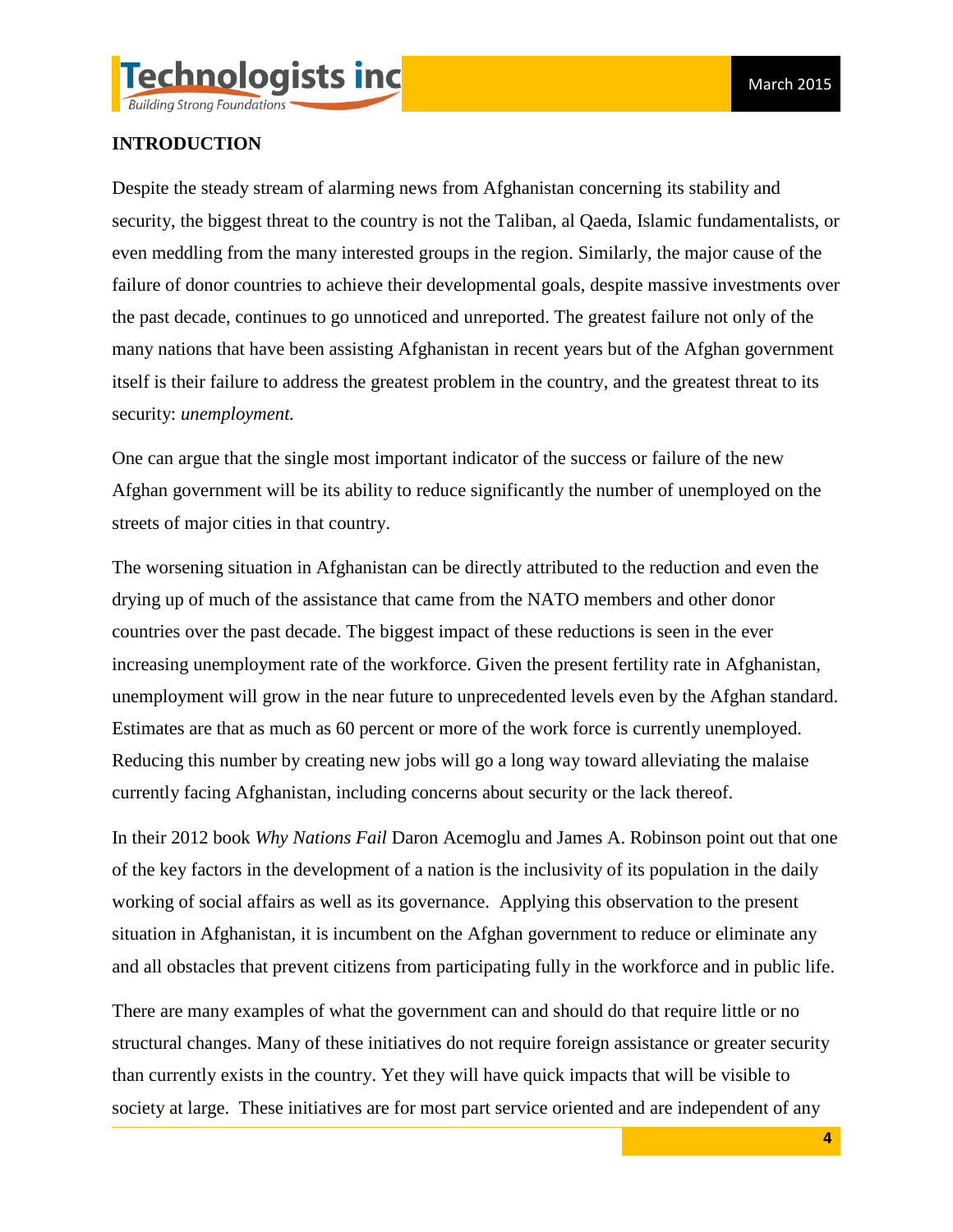

foreign competition. These are unlike any industry-driven job creation schemes that are subject to intense competition from nearby countries, an issue that has not been lost on the many Afghan entrepreneurs who have seen massive illegal dumping from these countries.

This paper presents 20 transformational initiatives that impact various aspects of Afghan society at large, but it is by no means an exhaustive list of all the opportunities available to the government. The intent of this paper is to start a conversation about possible objectives and goals that can be accomplished in a reasonably short time, while avoiding the national, regional, and international political minefields that will require much more time to resolve. Moreover, all the initiatives discussed here can be turned into specific actions plans funded by international donors and private investors, and performed by private businesses, nongovernmental organizations, and even local volunteer groups. The primary result of the initiatives would be to create hundreds of thousands of jobs. It is not inconceivable that they could create as many as one million jobs, which would have huge positive economic and social consequences for a country like Afghanistan.

The following initiatives are some of the many reforms available to the Afghan government and are presented in the order of their impacts, from the short-term to long-term.

#### **SHORT-TERM INITIATIVES**

The short-term initiatives described below are capable of being adopted and executed within six months to one year, and will produce visible results within that time period. In almost all cases, the role of the government is to create incentives and remove obstacles, allowing private businesses to do the work—a form of public-private partnership that has proven effective in many parts of the world.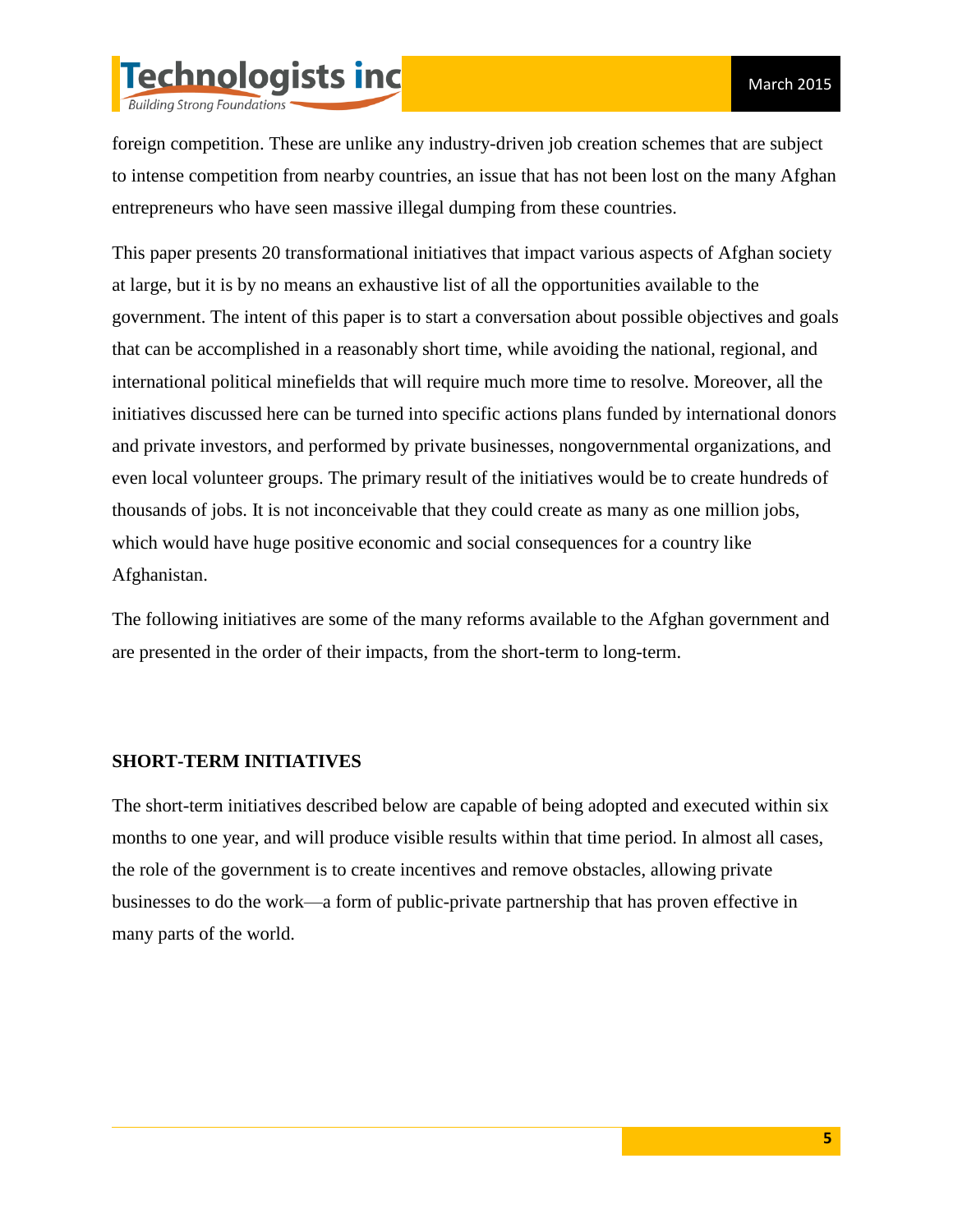

# **1. Clean City Initiative**

Fifty years ago, before chemical fertilizer was widely available, Afghan farmers used to come with their donkeys to clean outhouses in many urban neighborhoods, not only in Kabul but across the country. The lack of chemical fertilizer created a market for human waste and placed monetary value on it.

Today, most Afghan cities are drowning in trash, everything from scrap paper, plastic bags, and litter to ordinary household refuse. If the government placed a nominal value on city-generated waste (either by weight or volume) and designated several landfills around the major cities to receive—and pay for—waste—the existing transportation infrastructure created during the boom years of reconstruction (and that is currently idle) will be the first to collect and remove trash from city streets. Many people would no longer simply throw trash away but would actually try to find ways to collect and sell it to the middlemen who deliver to landfills. This initiative would not only create jobs but would improve public health and remove eyesores in many city centers. Its positive impacts will be economic, psychological, and aesthetic.

The jobs created by this initiative would be local, and the benefits would be local. Foreign competition in such urban trash collection would be minimal or nonexistent. The success of this initiative will come from the efficiency of its initial planning, the setting of precise goals and objectives, and proper implementation.

#### **2. Improving Traffic Flow**

The major cities in Afghanistan such as Kabul, Herat, Kandahar, Mazar, Jalalabad and others currently suffer from major traffic jams. Thousands of private and commercial drivers waste countless hours and significant amounts of money stuck in traffic, while fumes from their vehicles add to the air pollution that covers many cities. One of the primary reasons for these traffic jams is the lack of adequate parking throughout the cities. Many cars are parked and even doubled parked along key roads, creating bottlenecks and logjams. At the same time, most of these cities were designed with many wide roads that, if used properly, could not only alleviate many present ills but also become a source of job creation and a force for economic growth.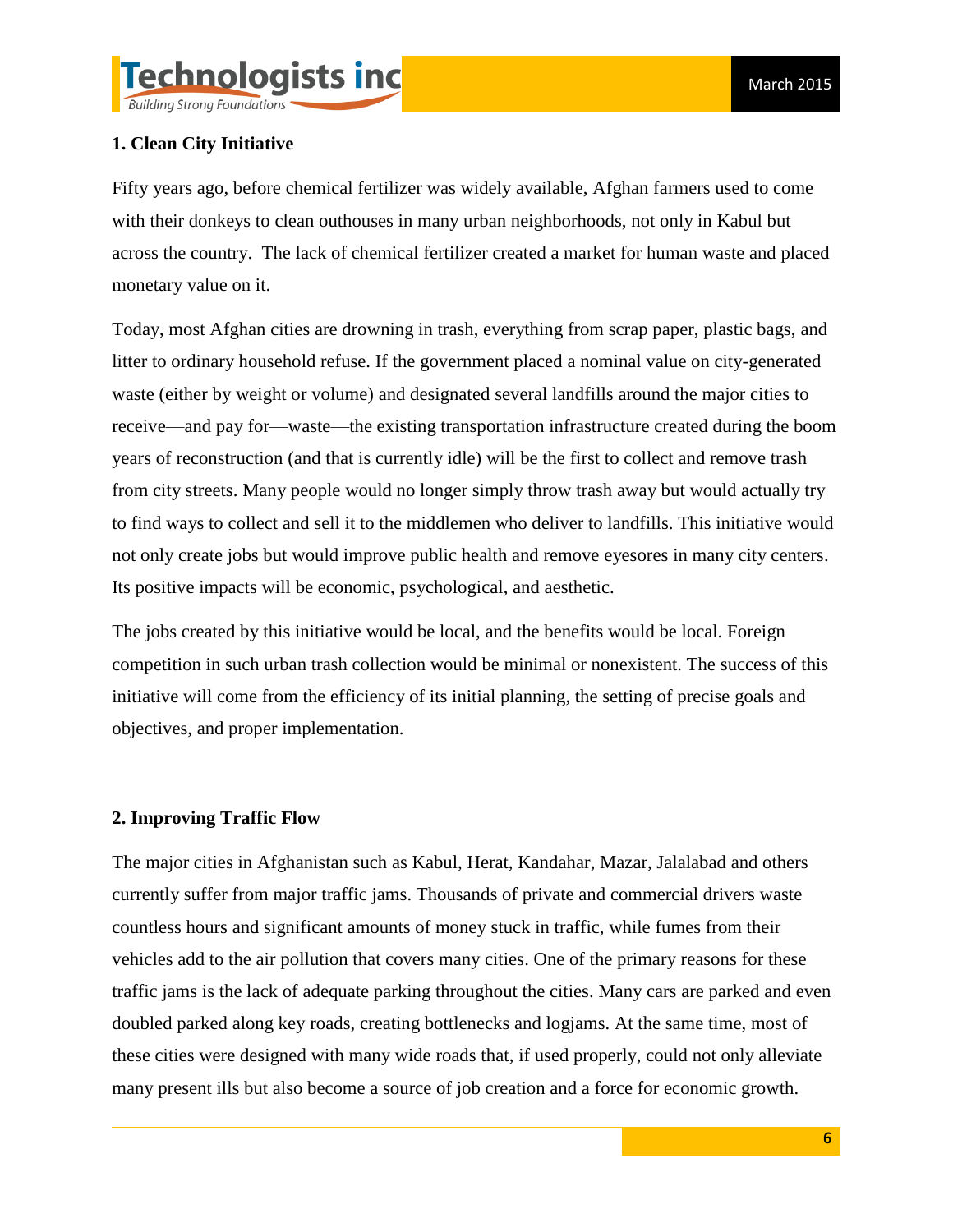

The municipalities should use these wider roads to create diagonal parking spaces that can be leased to private entities that would administer them as parking lots. In exchange for a nominal fee, drivers would get safe, clean, and legal parking spaces in formerly congested areas. This simple initiative would not only reduce or eliminate traffic jams but would create permanent jobs, provide needed revenue to cities, reduce air pollution, and improve the quality of urban life.

This reform has already been tried in Kandahar to a limited extent and has produced its intended results. According to the most recent accounting, the Kandahar municipality earns as much as 6 million Afghanis per year from this initiative.

#### **3. Small-Scale Mining**

Small-scale mining operations take place throughout Afghanistan. Most of these operations are not government sanctioned; many are conducted under unsafe or environmentally harmful conditions. Materials produced in these operations are mostly used within the country or sold abroad in their original forms without any added value. Although these mining operations are illegal, they do create jobs and contribute some value to the Afghan economy. They also have the potential to do much more good for the country. Giving these mines a legal status consistent with the law of the land but without disturbing their operations should be a priority for the new Afghan government.

Instead of prohibiting small-scale mining or forcing miners to abandon their work through intimidation or excessive taxation, the government should view these operations as a means of job creation that will reduce Afghanistan's reliance on foreign assistance. The government should adopt policies that will improve mine safety and environmental protection, assist in better product marketing, provide low-interest loans, train miners to increase efficiency and productivity, and promote private ownership of mines. Such reforms are the best way to exploit the underground wealth of Afghanistan for the long-term betterment of its economy and its people.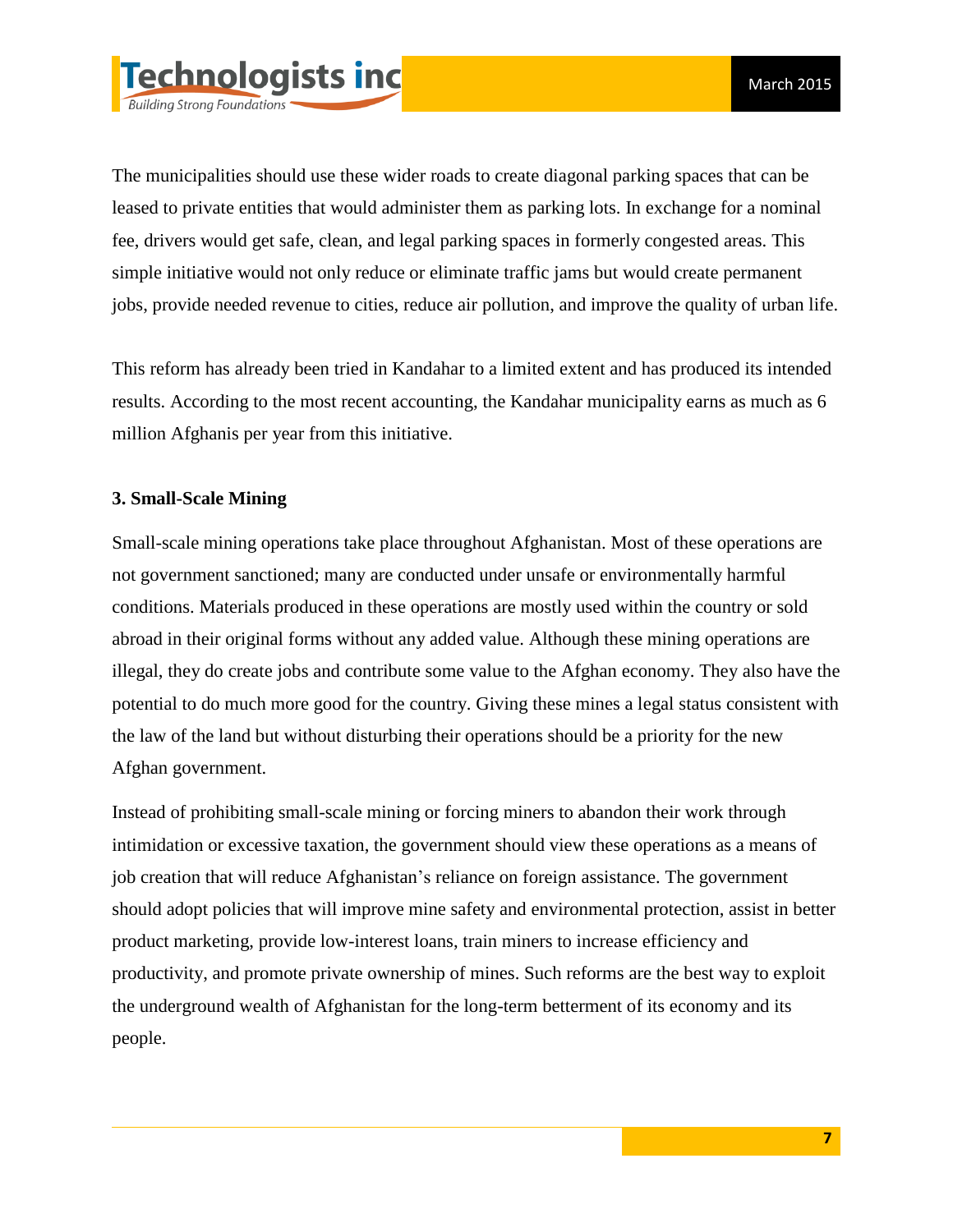

**Building Strong Foundations** 

# **4. Public Washrooms in City Centers**

Cities in Afghanistan are not equipped with public toilets. The lack of such essential facilities is not only a major public inconvenience but a significant sanitary and health problem for many urban centers. And yet there is a simple solution that could eliminate the problem while also contributing to job creation and economic prosperity.

Under this initiative, municipal governments would identify economically strategic parts of each city in which public toilets are most needed. Private entities would bid for the opportunity to provide portable facilities that would be available to the public for a nominal fee. The fee would be set by the free market—not by government—and may vary from site to site depending on local conditions and usage. Municipal governments would charge the operators of these facilities a licensing fee for the right to operate on public property. The operators themselves would be responsible for facility maintenance and waste removal.

Such public facilities are common throughout the world and help eliminate odors and disease, not to mention the inconvenience now faced by citizens with no place to attend to their basic human needs. This initiative will create thousands of jobs not subject to foreign competition and will make an immediate and highly visible improvement in the quality of urban life in Afghanistan.

### **5. Leasing Power Substations**

Waste and pilferage are some of the most common inefficiencies in the distribution of electrical power in most if not all developing countries. With its old and dilapidated systems, and a reliance on electricity purchased abroad, Afghanistan suffers from massive waste and inefficiency in its electrical-power industry. One simple reform that would go a long way toward reducing these inefficiencies would be to allow private operators to run and maintain the many neighborhood substations in every town and city.

Under this initiative, each substation would be outfitted with an electric meter before the transformer that would allow Da Afghanistan Berishna Sherkat (DABS), the government-owned power entity, to measure precisely the amount of electrical power delivered to it. Operators of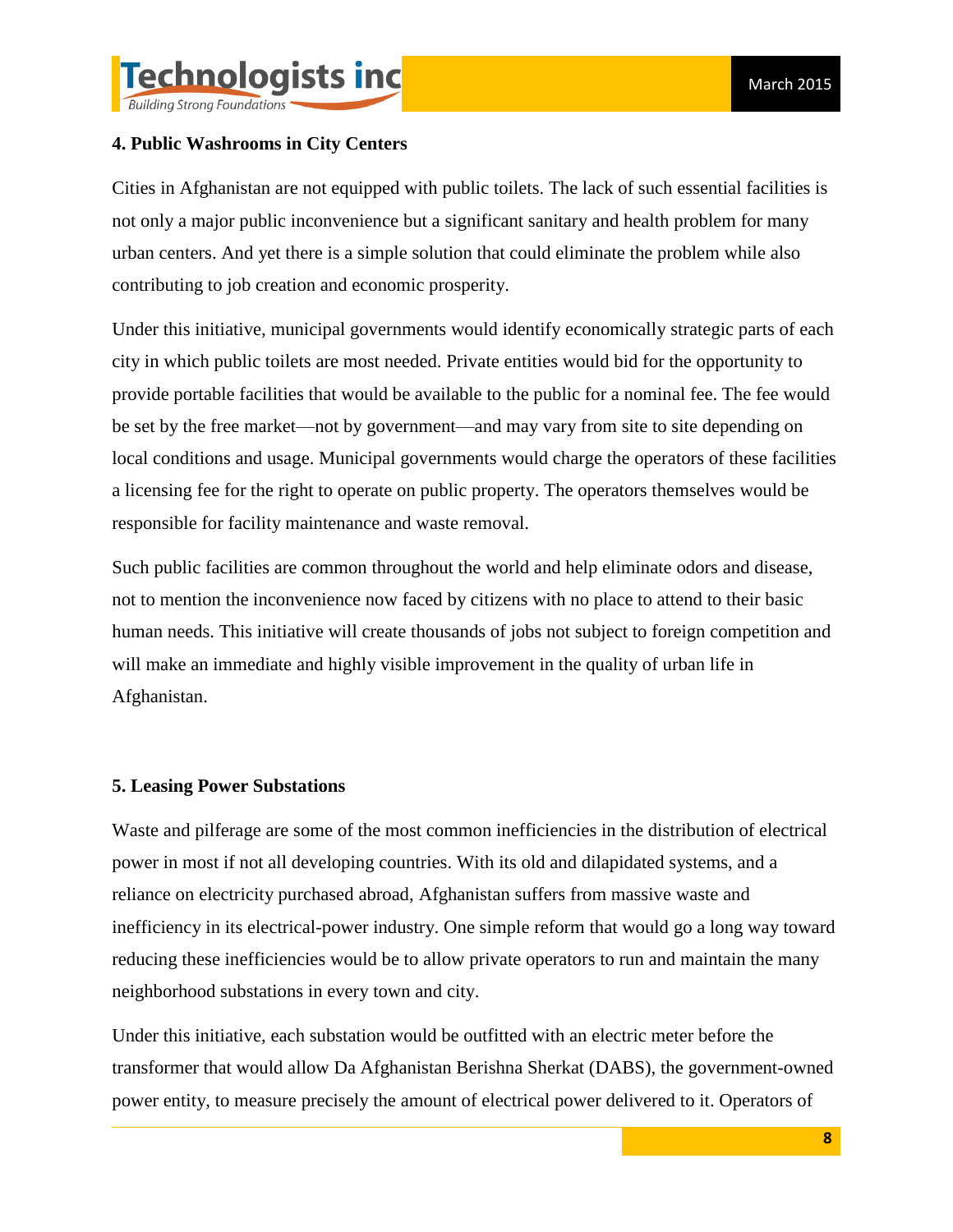

the substations would be required to pay for all the electricity that flowed through their substations, and would collect utility payments from all neighborhood users. Since their own income would be a percentage of these payments, private local operators would thus have a strong financial incentive to reduce waste, eliminate pilferage, and provide better customer service.

#### **6. Annual Vehicle Inspections**

For more than a decade there has been a flood of cars, trucks, and vans coming into Afghanistan from various parts of the world. The majority of these vehicles are old and poorly maintained. Their owners then drive them on dangerous roads damaged by war or weather that have not been repaired in years. The result is that hundreds of people lose their lives every year in automobile accidents that could be prevented by common-sense safety reforms. Older cars and trucks are also a major source of air pollution in large cities. In Kabul, for example, there is a dramatic difference in the level of air pollution between weekdays and weekends where there is less traffic.

One simple way to improve highway safety and reduce urban air pollution would be to require annual motor-vehicle safety inspections, a common practice throughout the world. For an annual fee, the government would license private auto-repair shops to perform these inspections, and would set safety and emissions standards for different classes of vehicles. This reform requires no major investment from the public sector but would create a demand for skilled mechanics to perform inspections and any necessary repairs, reduce highway fatalities and pollution, and improve the quality of life throughout the country.

#### **7. Work Visas**

Sending workers abroad is a tried and true means of boosting employment and growing a country's GDP. Of the many countries around the world that send workers abroad, two countries have virtually turned it into a science. In the Far East, the Philippines has more than 13 million expatriates (the single largest group of expatriates of any country) working in almost in every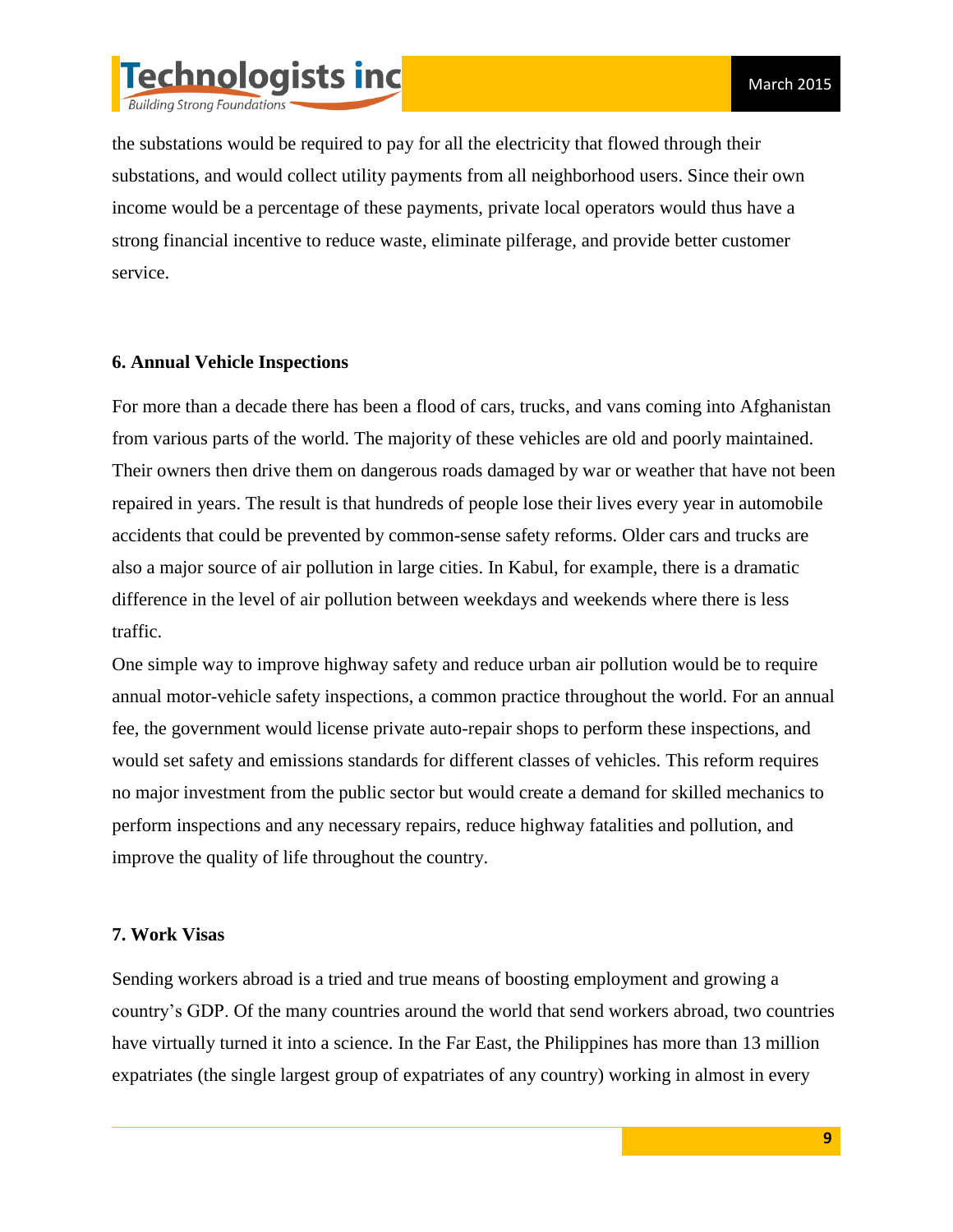

county around the world, while El Salvador in the Western Hemisphere earns more than 60 percent of its GDP from foreign remittances.

Over the past 30 years, many Afghans have traveled abroad looking for work in Iran, Pakistan, and various Middle-Eastern countries. In almost all cases, these expatriates have traveled without any support from their government, or even without much knowledge about how and where to go. As a result, many workers have wasted time and money looking for jobs, have had to accept jobs and wages below their skill levels, have had to work illegally, and have even been cheated and defrauded by foreign employers and officials.

The Afghan government should spearhead an initiative through the foreign ministry and its embassies to formalize a work-visa program with selected countries that need labor. Each ambassador should be expected to garner an appropriate number of guest-worker visas from his or her respective host country, and should be evaluated on meeting those benchmarks. The government should also license private employment agencies to recruit and certify suitable candidates for employment abroad, provide technical training, and prepare candidates for the rules, customs, and basic facts about living and working in a foreign country.

This simple initiative will produce well-paid jobs both inside and outside the country, lower unemployment, protect the health and safety of Afghans working abroad, and increase foreign remittances. Over time we should also expect Afghan workers returning home to inject new ideas and innovations into the domestic economy, further improving prosperity and employment.

#### **8. Small Business Loans**

The best and the fastest way to grow an economy and to create jobs has always been to have a growing small business sector. This has been shown throughout the world and is no different in Afghanistan's case. Simply to survive, small businesses must be efficient, productive, and attuned to their customers' needs and wants. One of the most common problems in starting any small business is the availability of the financing that is key to its success and growth.

Afghans are an entrepreneurial people by nature. The many small vendors around the large cities and villages are testimony to their work ethic and desire for self-employment. These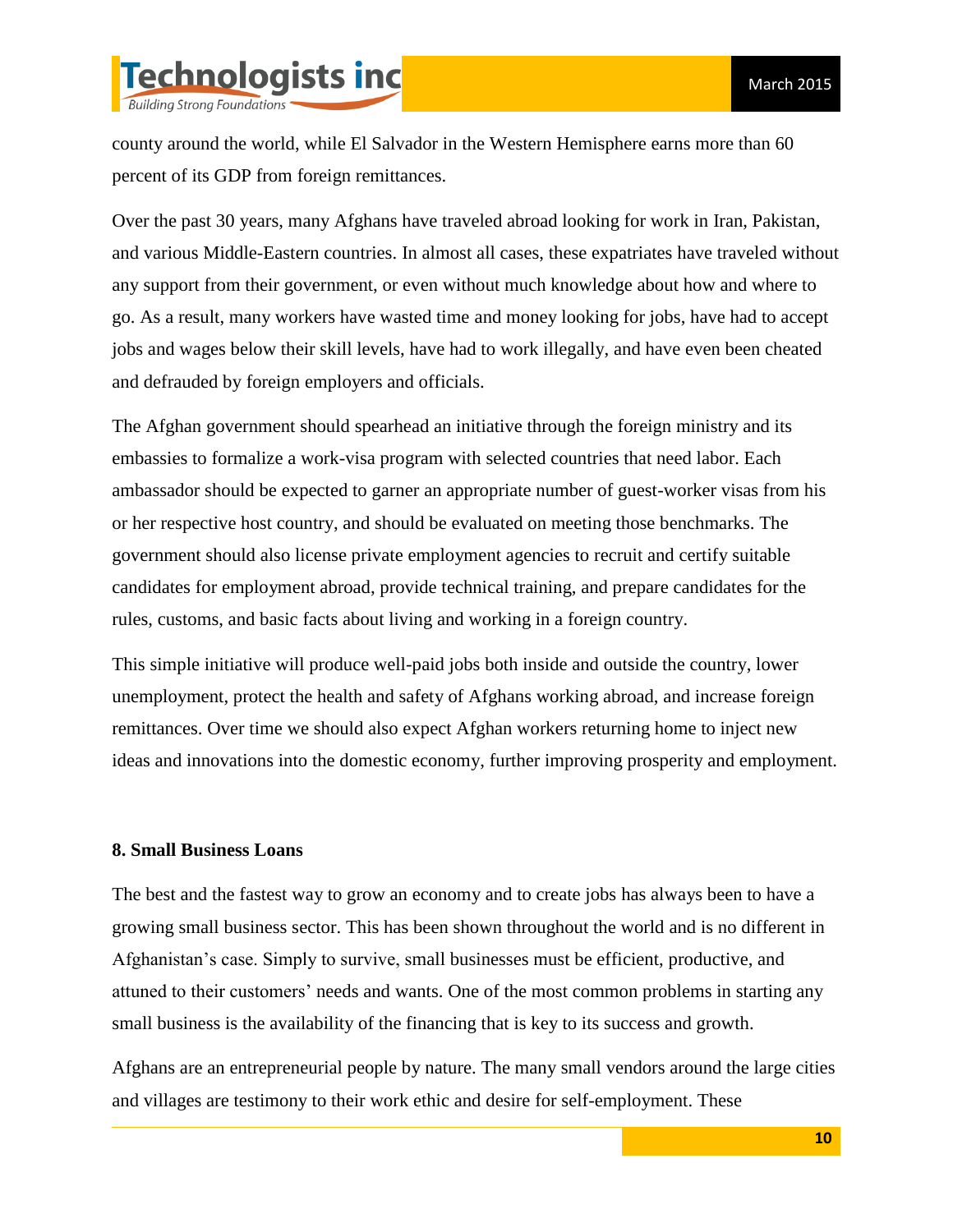

entrepreneurs are funded for most part through loans from relatives and family financial pools. This may be adequate for the smallest operations but any business seeking to grow needs access to reliable, low-interest credit.

Unfortunately, obtaining a business loan in Afghanistan today is almost impossible, as both public and private banks make the process long and difficult. A shorter and less arduous underwriting process, based on the loan amount, would help unlock institutional credit to small businesses. A modern and simplified approach needs to be instituted with the lending institutions to give banks greater incentive to extend credit to small businesses, not just gather deposits.

### **9. Reforming Procurement Rules**

Afghanistan is strewn with incomplete and subpar quality projects. These projects were primarily funded by the many donor countries that came to Afghanistan with a genuine desire to rebuild the country after three decades of war. For more than a decade, these donors have used a single strategy of awarding contracts to large foreign companies with little or no experience working in countries like Afghanistan. This strategy may have made more sense in earlier years, but with the passage of time it has become counterproductive and has resulted in a great number of projects being left incomplete or completed with sub-standard quality.

This strategy has also been the major reason for cost overruns and an impetus for corruption throughout the life of the projects. Specifically, the strategy assumes that Afghan companies are incapable of completing large projects on their own, and that they need foreign companies to lead them. Procurement rules that require offerors to demonstrate past performance discriminate against qualified local companies, while favoring large foreign firms that, in many cases, do not have relevant experience in Afghanistan.

Current procurement rules also allow for a major share of the project costs to be spent on items that have very little relevance to the intended purposes of the respective projects. Many foreign companies allocate as much as 30 percent of total project costs to security, extended overhead, and general administrative costs, even before adding the profit or fee for the projects.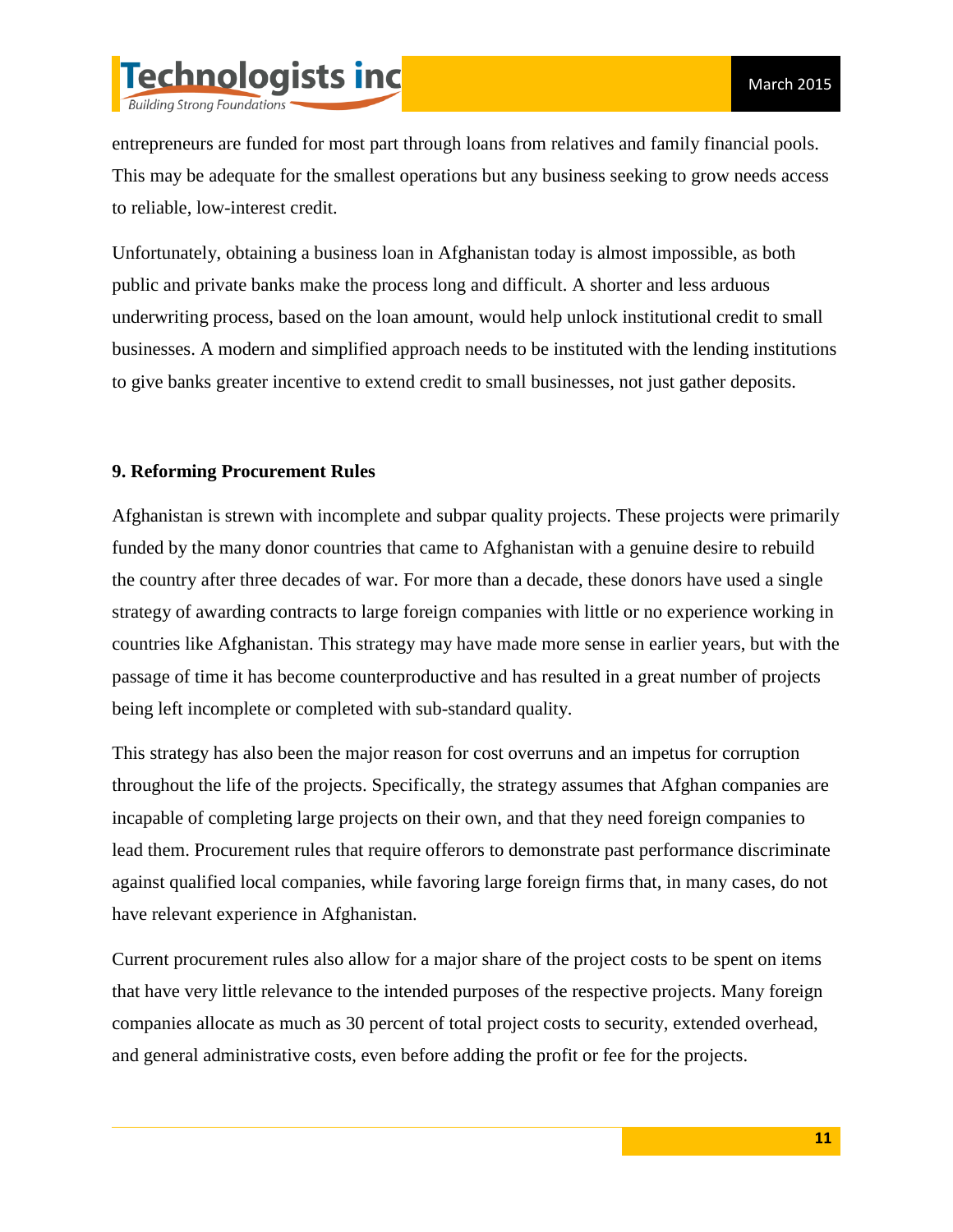

The biggest obstacles facing Afghan-owned companies are the unnecessarily stringent requirements placed in the request for proposal (RFP). These requirements are typically copied from similar projects in other countries but may have little or no relevance to local conditions in Afghanistan.

For future projects in Afghanistan to be successful, a new procurement strategy must be adopted that levels the playing field for local and foreign firms and evaluates competing firms exclusively on their ability to work in the unique and challenging conditions in the country.

### **10. Loan Insurance**

A major stumbling block to developing and nurturing small businesses is the availability of a favorable financing mechanism. The availability of low interest rates coupled with easy means of obtaining loans is essential for Afghanistan's small businesses to flourish. The banking system in Afghanistan is no different from other businesses that seek the highest rates of return with the lowest risk. Consequently, the current system of incentives sets the interests of the banks directly counter to the financial needs of small businesses in Afghanistan.

The Afghan government should initiate a plan that removes the existing financial obstacle in the marketplace. One way the government can reduce risks for banks is by providing loan insurance. It should also reduce taxes on interest earned on loans and ensure that tax savings are used to bolster the banks' capital and increase liquidity. The implementation of these two simple ideas will go a long way toward lessening or eliminating financial obstacles for small businesses lending.

#### **11. Formal Land Titles**

There are no reliable figures on the percentage of existing real-estate properties in Afghanistan that have formal or government issued deeds. Considering the huge influx of refugees, economic growth, and unprecedented levels of construction in the past decade, some experts estimate that 70 percent or more of the properties in the country do not have formal land titles. Whatever the amount, losses to both municipal and provincial governments in unpaid and underpaid taxes are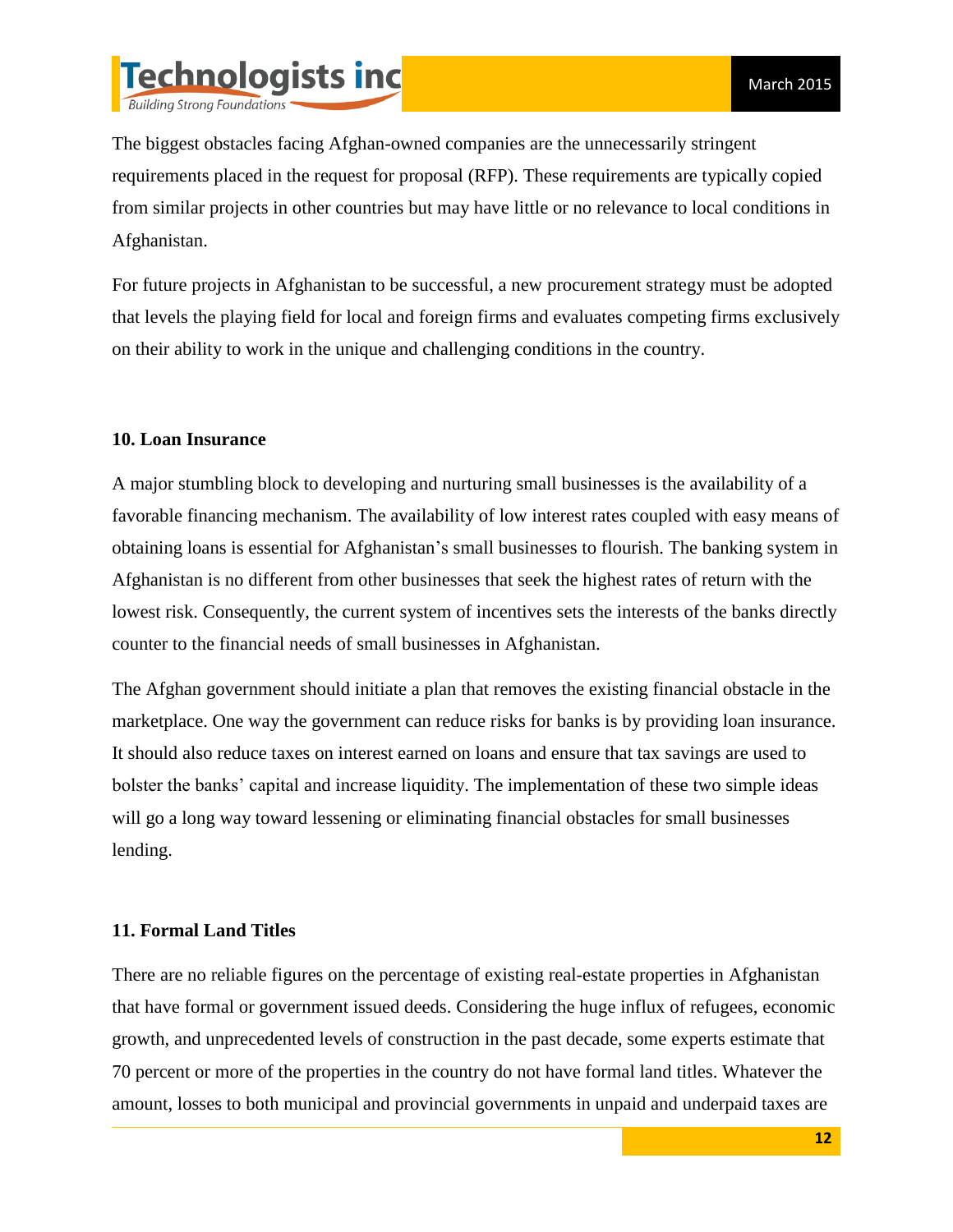

huge. If collected, this sum would go a long way toward closing current annual budgetary shortfalls facing the Afghan government.

Unpaid taxes also mean that municipalities do not have money to provide for trash collection, road repairs, and many other essential services. Providing these services creates jobs and improves the quality of life.

The impact of formalizing deeds for homeowners across the country will be huge. It is no exaggeration to say it will increase the wealth of the nation. At present, properties that do not have government-granted deeds and that are not registered in the municipalities' books have a much lower value than similar properties in the same area that do have formal deeds. Owners who receive formal deeds will see the value of properties increase substantially, contributing to their net worth and providing a source of collateral if ever they need to get bank loans.

#### **12. Formalizing Property Boundary Lines**

In Afghanistan, the customary method for defining property boundary lines is based on an antiquated system in which properties are located relative to adjacent properties, and are measured with tapes or ropes whose dimensions vary with temperature. Over time, as properties change hands and different measuring tools are used, small errors become bigger so that determining precise boundary lines is all but impossible.

The introduction of modern technology such as the global positioning system (GPS) can make formalizing property lines easy and accurate. Under this initiative, municipal and provincial governments would license private land-survey companies to produce modern, accurate measurements of property boundary lines. Fortunately, Afghanistan already has a strong and available cadre of engineers and surveyors who were trained in the use of GPS technology during the past decade of the construction boom. This simple reform would thus not only provide needed employment to skilled professionals, but by creating an accurate map of all privateproperty holdings in the entire country it would also help reduce or eliminate local land disputes.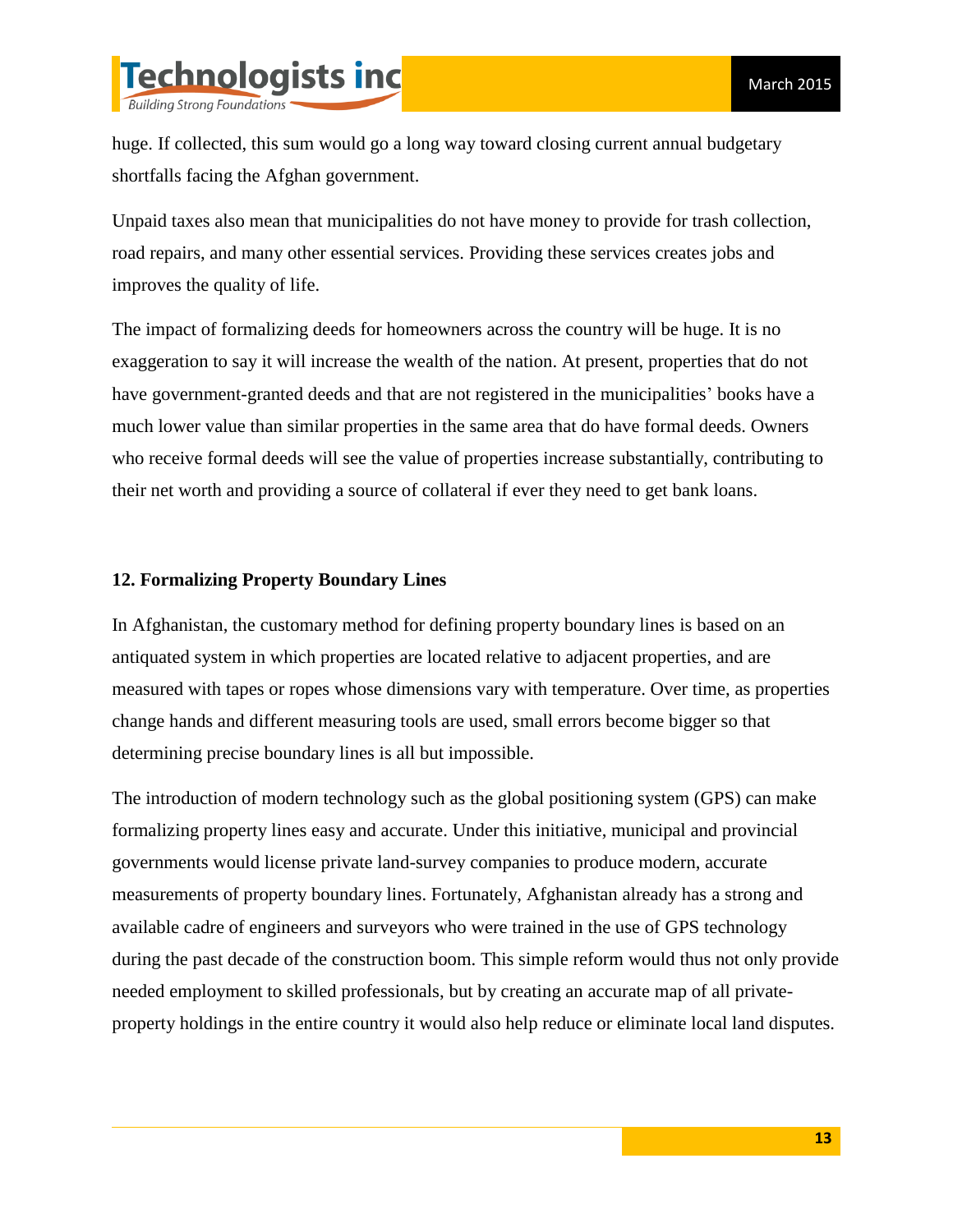

#### **13. Single Tax Rate**

Taxation is a contentious issue everywhere in the world and it is no different in Afghanistan. The current tax processes and procedures in Afghanistan are unduly difficult and are subject to many irregularities. Consequently, taxes not collected in a timely fashion, they are not collected to the full extent of the law, and even when they are collected they often are not even accounted properly.

The complex requirements of the existing tax codes have created an accounting nightmare in which taxpayers are asked to keep accounts of every single transaction, no matter how large or small. This system developed at a time when the economy was still in its infancy and the climate was ripe for financial mischief. An unfortunate byproduct of the complex tax code has been the advent of corruption throughout the government and the public sector. The recently proposed value-added tax (VAT), if enacted, will exacerbate a bad situation to a point that corruption will become a way of life. Should that come to pass it may take generations for Afghanistan to restore public trust in government.

The Afghan government needs to adopt a new, simplified tax code that will increase compliance, produce more revenue, and reduce opportunities for corruption. The new tax code should be based on a single rate for any given type of economic transaction. Imported materials, for example, should be taxed at one flat rate that includes all the valued added from arrival in the country to final consumers. The same should apply to labor rates and real-estate rental rates that are already set at 20 percent and at two months of the prevailing charges, respectively. Small businesses should be charged a yearly license fee that is not excessive and burdensome.

No one likes paying taxes, especially when one thinks that others are paying less than they should, or are not paying at all. Developing a tax code that is simple, fair, and transparent will build support for the government and provide the revenue required to satisfy public expectations of their elected officials.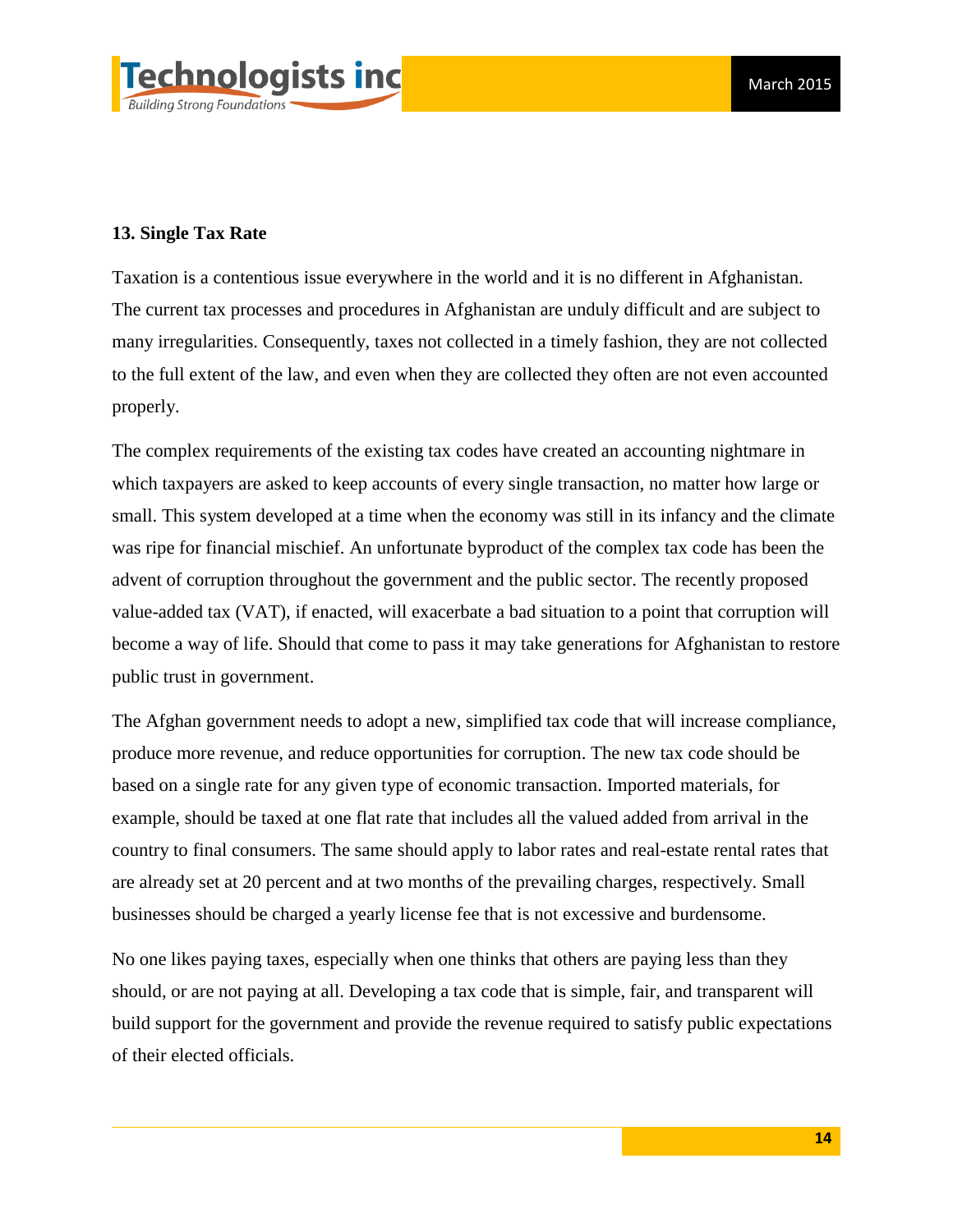

# **LONG-TERM INITIATIVES**

The distinction between short- and long-term initiatives is somewhat arbitrary, but most of the long-term initiatives presented here can be realized in two or three years. But even those initiatives take longer to achieve their full potential can be expected to show partial positive results in the short term.

# **14. Nurturing Cottage Industries**

In the past Afghanistan had many cottage industries mainly offering services and products that were used within the country. Example of these industries include Istalef pottery making; silk cloth and handkerchiefs from Herat; Persian lambskin hats and coats from Kabul; calligraphy, shoes, and sandal making throughout South and East; and many other trades. Currently these industries are a mere shadow of their former selves. There are no structures, formal or informal, to rekindle them, and only a few of the master craftsmen are still alive to pass their knowledge on to younger generations.

A comprehensive initiative is needed to revive these industries and create jobs throughout the country, everywhere from large cities to smaller towns and villages. A two-pronged approach would include both training the next generation of craftsmen and creating domestic and foreign markets for their products.

To compete in global markets these resurrected industries must offer quality workmanship and products at an attractive price. Craftsmen must be trained in the latest design methods and must have access to top-quality raw materials. Government can help by offering grants and microcredit, as well as by offering loan guarantees to banks that provide credit to these nascent industries. Afghan embassies can also help promote them and bring foreign investment to the country.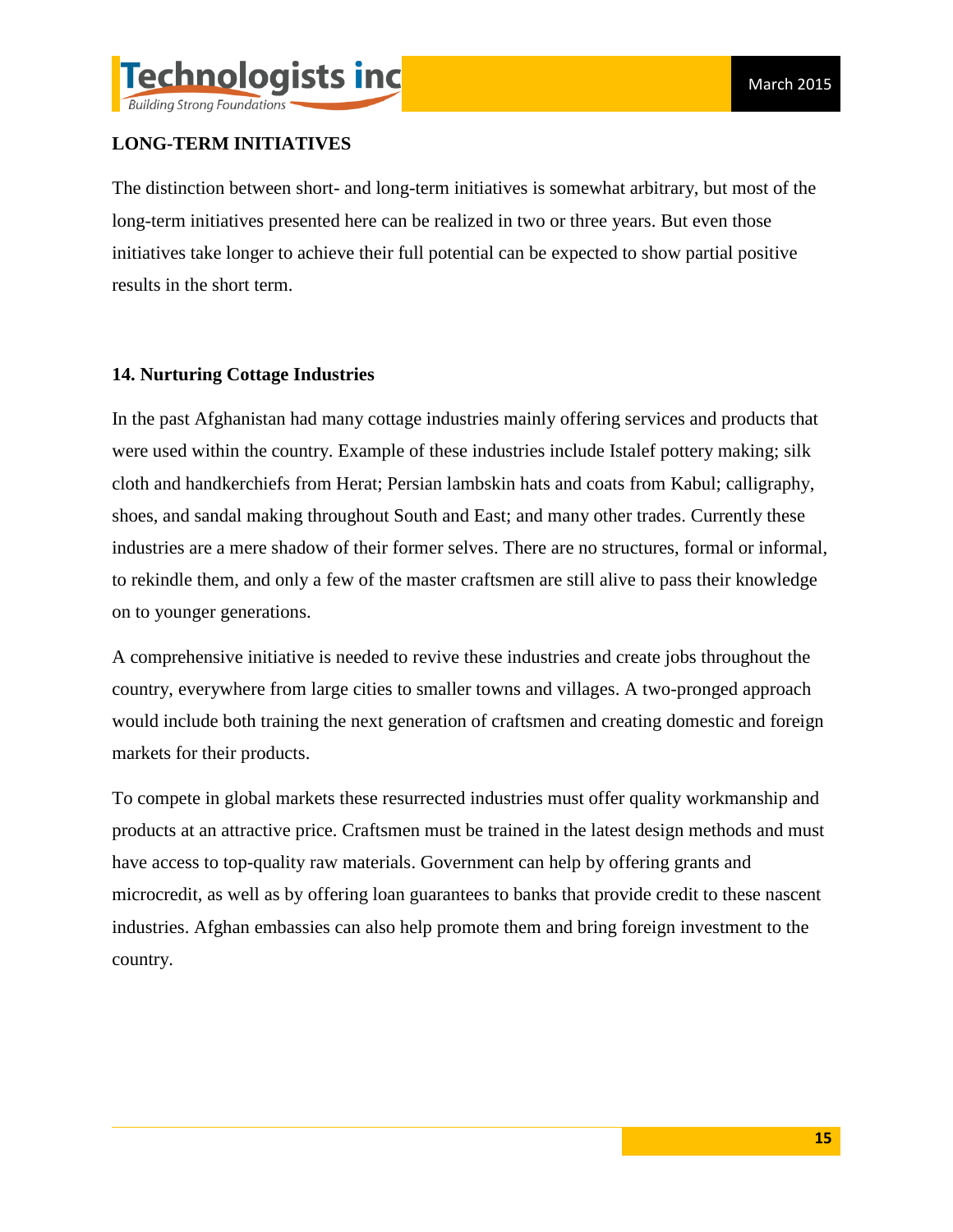# **15. Reviving the Jewelry Industry**

Being a landlocked country, Afghanistan must pursue initiatives that promote industries that produce high-value, low-volume products such as jewelry. Afghanistan is blessed with abundant gemstones and all the other raw materials necessary to produce world-class jewelry. It is surely a great irony that a country that once produced so much beautiful jewelry is currently flooded with low-quality imports.

The Afghan government can revive the jewelry industry by implementing simple reforms that provide essential training and marketing support. Afghan jewelers will be competing with their counterparts in nearby countries that already have robust jewelry industries. For the Afghan jewelry industry to thrive, it must produce luxury goods that will appeal to the richest 1 percent of the world's population. Afghan jewelers must therefore be trained to meet or exceed industry standards for quality and workmanship. At the same time, they will need financing, tax exemptions for foreign investors, and marketing support to create a new global brand for quality jewelry from Afghanistan.

#### **16. Power from Private Generators**

Many thousands of small and large generators were imported into Afghanistan over the past 12 years. Most of these generators were used by the coalition forces and were left behind as foreign troops left the country in recent years. These generators, along with those owned by the private sector and the Afghan Security Forces, constitute a large and important source of powergenerating capacity in Afghanistan today—and it is already in country, ready to go.

As an initial step toward the eventual privatization of the utility industry in Afghanistan, these private generators should be connected to the existing distribution network to provide backup or extra generating capacity during times of peak demand. Purchasing power from locally operated private generators will be by far more cost-effective than buying imported electricity (despite the current tax on imported diesel fuel) and will keep hard-earned foreign currency from leaving the country. In addition to creating numerous good jobs it will also help jump-start the development of an independent power grid all across Afghanistan.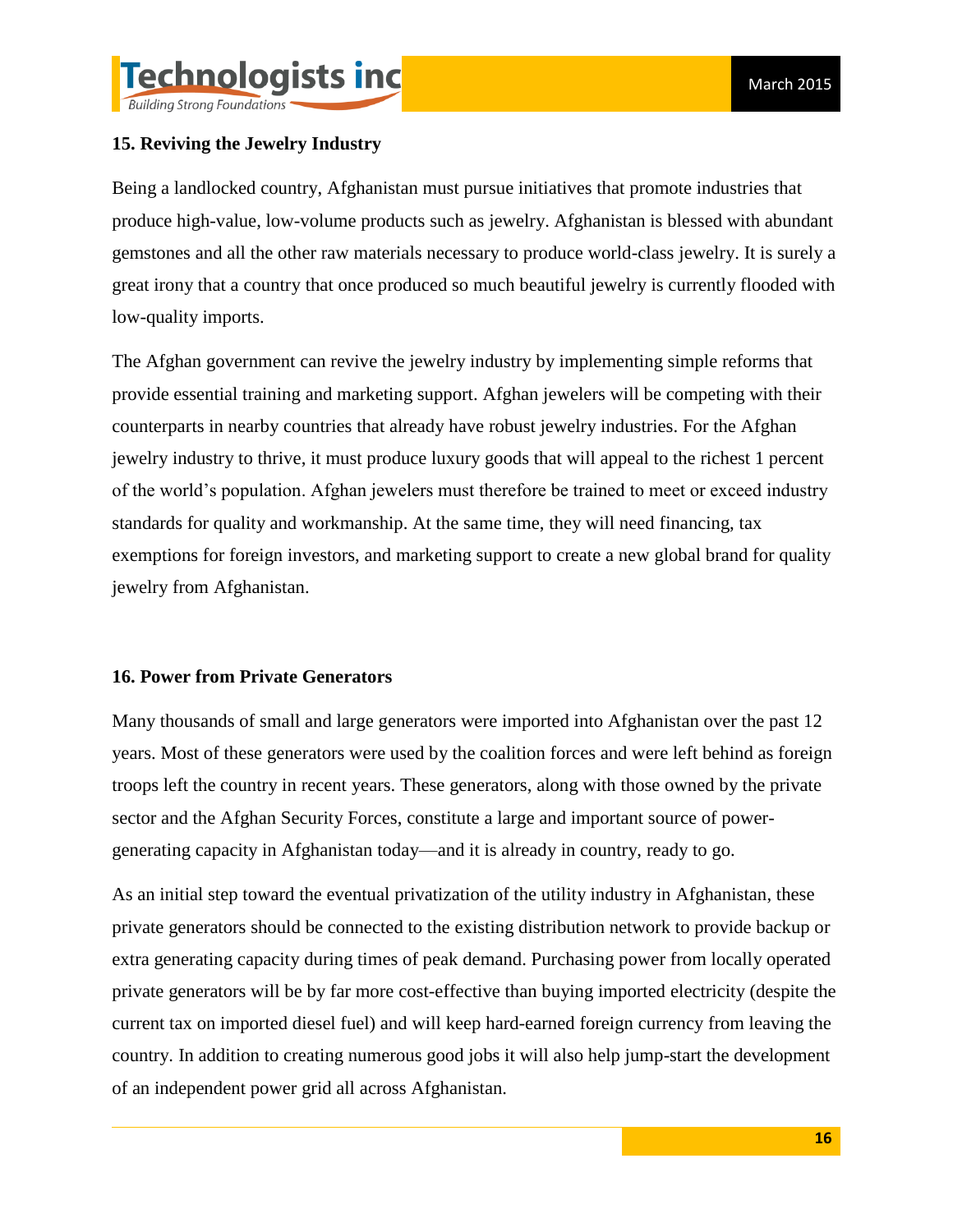

## **17. Scholarships and a Culture of Learning**

History is full of stories of the impact of new technologies on human progress throughout the ages. Keeping up with new technology is a must for any society to advance and prosper—in many cases it is necessary even to survive. In this context new technology means both hardware (tools, equipment, materials) as well as software (theoretical advances and processes, new standards, rules, and regulations, conceptual research) that have potential for future applications.

Over the past decade, many advanced countries have assisted Afghanistan through capacity building in a variety of fields. With few exceptions (Fulbright scholarships, for example) a great deal of this capacity building consisted of short seminars and trips abroad that had very small—if any—significant long-term impacts in Afghanistan. Far too many of the scholarships that were awarded did not take into account the country's needs, the attrition rate of participants in the programs, or their success upon their return home. At the same time, 30 years of war and social upheaval had all but devastated institutions of higher education and the learned professions in Afghanistan. Consequently, the need for scholarships and advanced training today is far greater than ever before.

In addition to learning specific academic and technical subjects, the next generation of Afghan scholars and professionals needs to learn not only how to use digital tools, electronic communications, and online sources of information but also the culture and work habits of workers in more advanced countries. The best way to promote such learning is through practical training, not just classroom teaching. Afghan students need greater exposure to the professional workplace to see how teamwork and collaboration solve problems and increase productivity. And after they return home they need to remain connected to professional associations and to have access to life-long training and career-development opportunities.

Afghanistan's ambassadors should be tasked with obtaining as many foreign scholarships and study-abroad opportunities as possible for qualified Afghan students, similar to the expectation that they will obtain foreign work visas.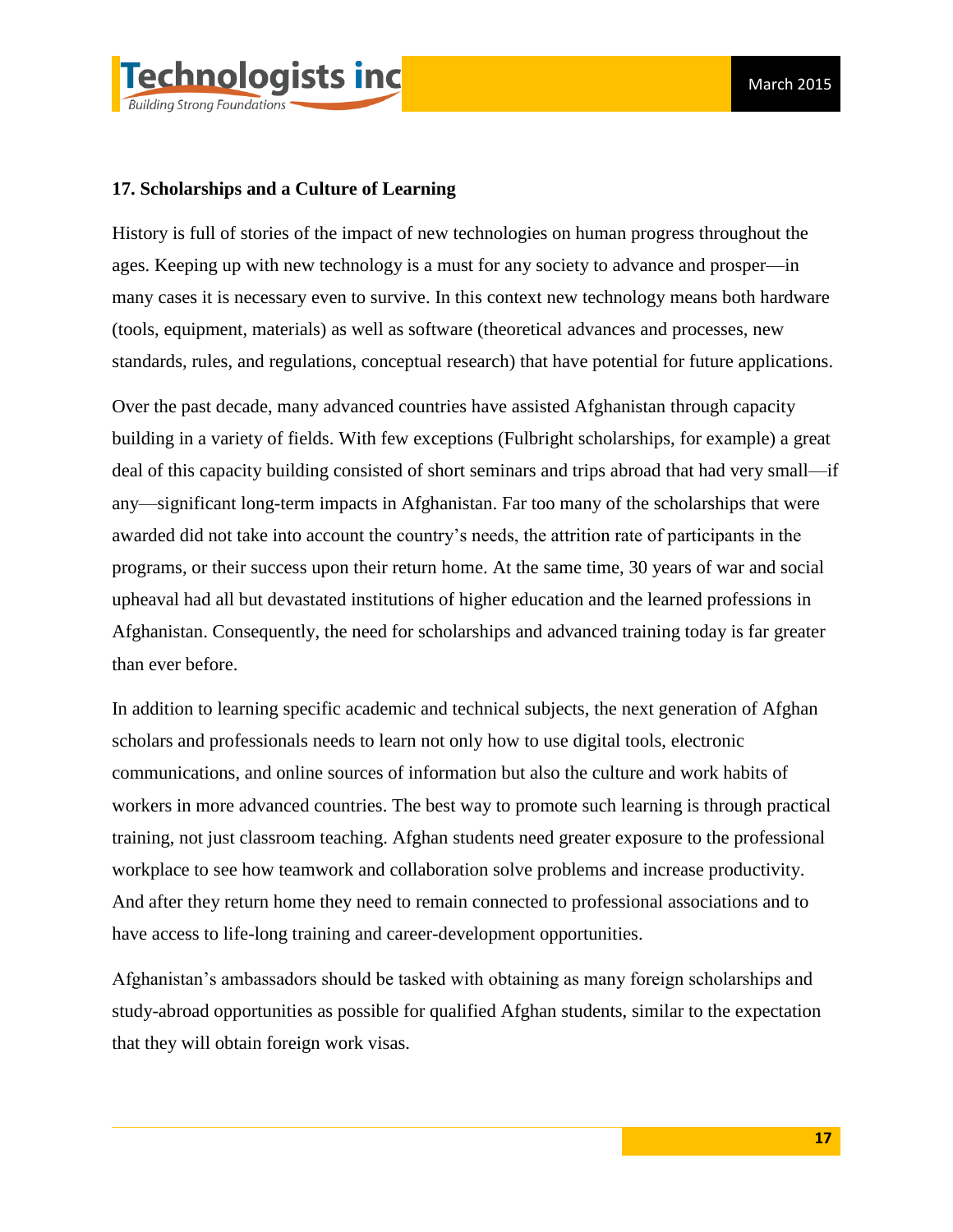

**Building Strong Foundations** 

# **18. Leather Tanning and Shoemaking**

As an agricultural country, Afghanistan produces a large number of cattle and sheep. Many of these animals are slaughtered and consumed within the country, while also producing a large numbers of animal skins. Today, these animal skins are exported to nearby countries as a source of raw materials for their local tanning industries. The tanning industry is not unknown in Afghanistan but in the past it existed mostly as a cottage industry. The revival—and expansion of this industry is another opportunity for the new government to create good and permanent jobs.

Ideally, this initiative would involve a public-private partnership in which the government provides free land, tax exemptions, and subsidized loan rates to investors in the tanning industry. The government can also create a demand for its products by revitalizing shoemaking and other leather-based manufactures through similar incentives. To create the initial—and highly significant—demand for the manufactured products, the government should also purchase footwear for the Afghan security forces from these new manufacturers, instead of importing hundreds of thousands of boots from other countries in the region.

The revitalization of these two industries closes the loop on an otherwise inefficient use of these valuable products. Any investment in this area will have a quick but long-term impact on the country's path to industrialization and greater employment.

# **19. Export of Semi-Finished Products**

As a landlocked country Afghanistan is at a severe disadvantage with respect to the mass exportation of its mining products. The country's infrastructure is not suited to shipping large amounts of raw materials to distant customers, or even to the seaports of neighboring countries. Afghanistan must therefore resort to more innovative means of producing and delivering these products to their intended destinations. Since the development of a robust infrastructure capable of carrying raw materials is years away, the need for a more innovative approach to reduce the weight and volume—and to increase the value—of these raw materials becomes essential.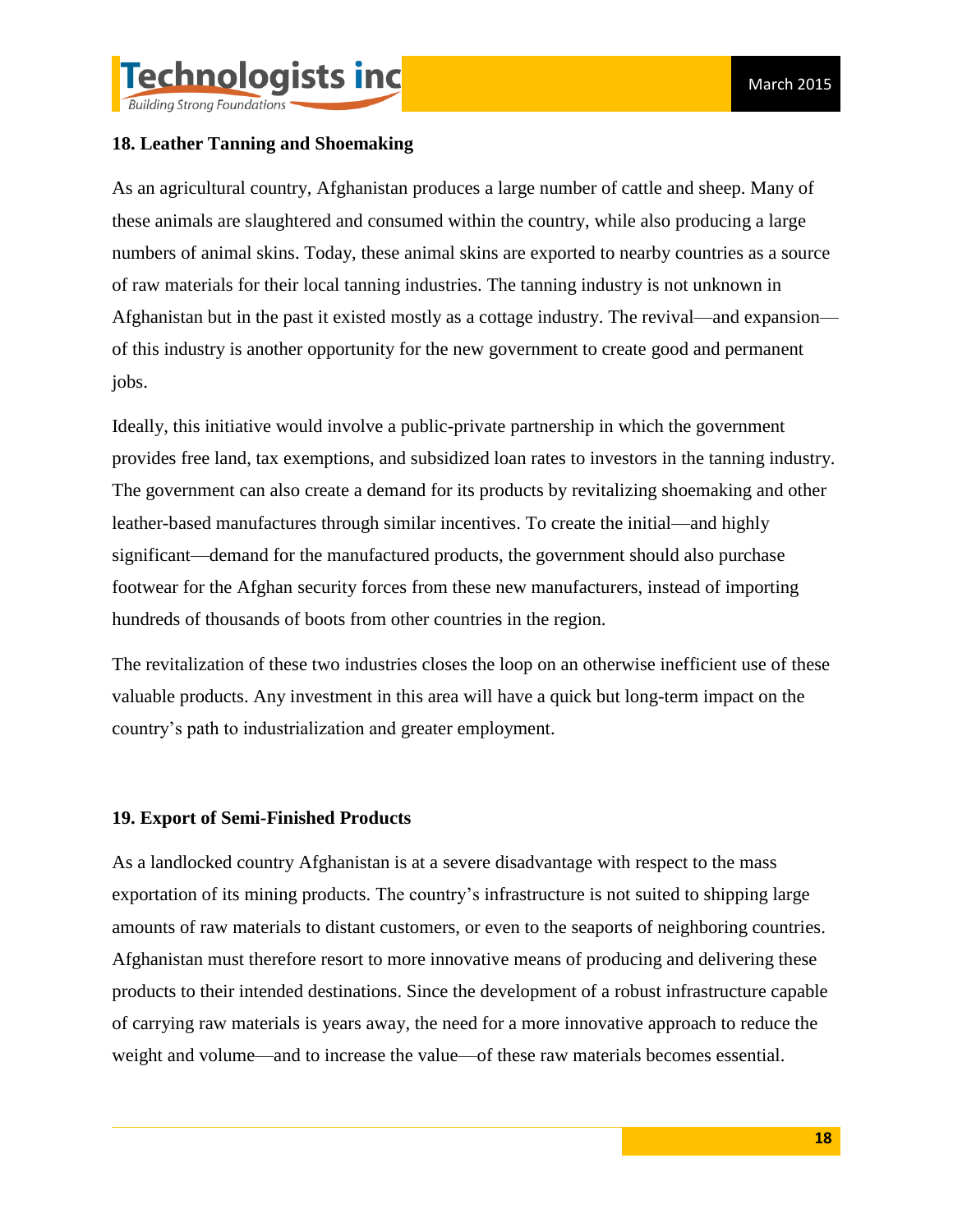

The Afghan government through its ministry of mines should encourage the mining industry to develop new and innovative ways to turn raw materials into semi-finished products whose added value would offset the cost of transporting them long distances overland. These initiatives should also contain provisions that provide additional employment for Afghan workers.

#### **20. Natural Refrigeration for Food Warehousing**

The geography and climate of Afghanistan lend themselves to a number potential economic opportunities. The tall mountains of Hindukush that bisect the country also provide naturally cooled air throughout the year. In most parts of Afghanistan, the temperature differences between higher and lower elevations are large enough to allow for properly constructed warehouses to keep food at refrigerated temperatures with little or no electrical power. These warehouses can be used to keep many farm products fresh for a longer period of time, moderate seasonal price fluctuations, and increase farmers' income during the harvest seasons.

Ideally this initiative would focus first on those areas that already have infrastructure such as roads and airport access. The mountains of Paghman, for example, are only 12 kilometers from Kabul and would be an excellent candidate for this initiative. The temperature difference between Kabul city and the higher elevations of Paghman can be as much 15-20 degrees Celsius during the day and even greater at night. With the farmlands of Wardak, Logar, and Kabul provinces within striking distance, naturally cooled warehouses would be an ideal way to keep apples, onions, potatoes, and many other farm products in peak condition for an extended period of time.

As with many of the other reform initiatives proposed in this paper, the role of the government is to provide modest tax incentives, low interest rates, and land grants or leases. Private businesses would build and maintain the warehouses and negotiate the terms and conditions of their services with the famers who use them.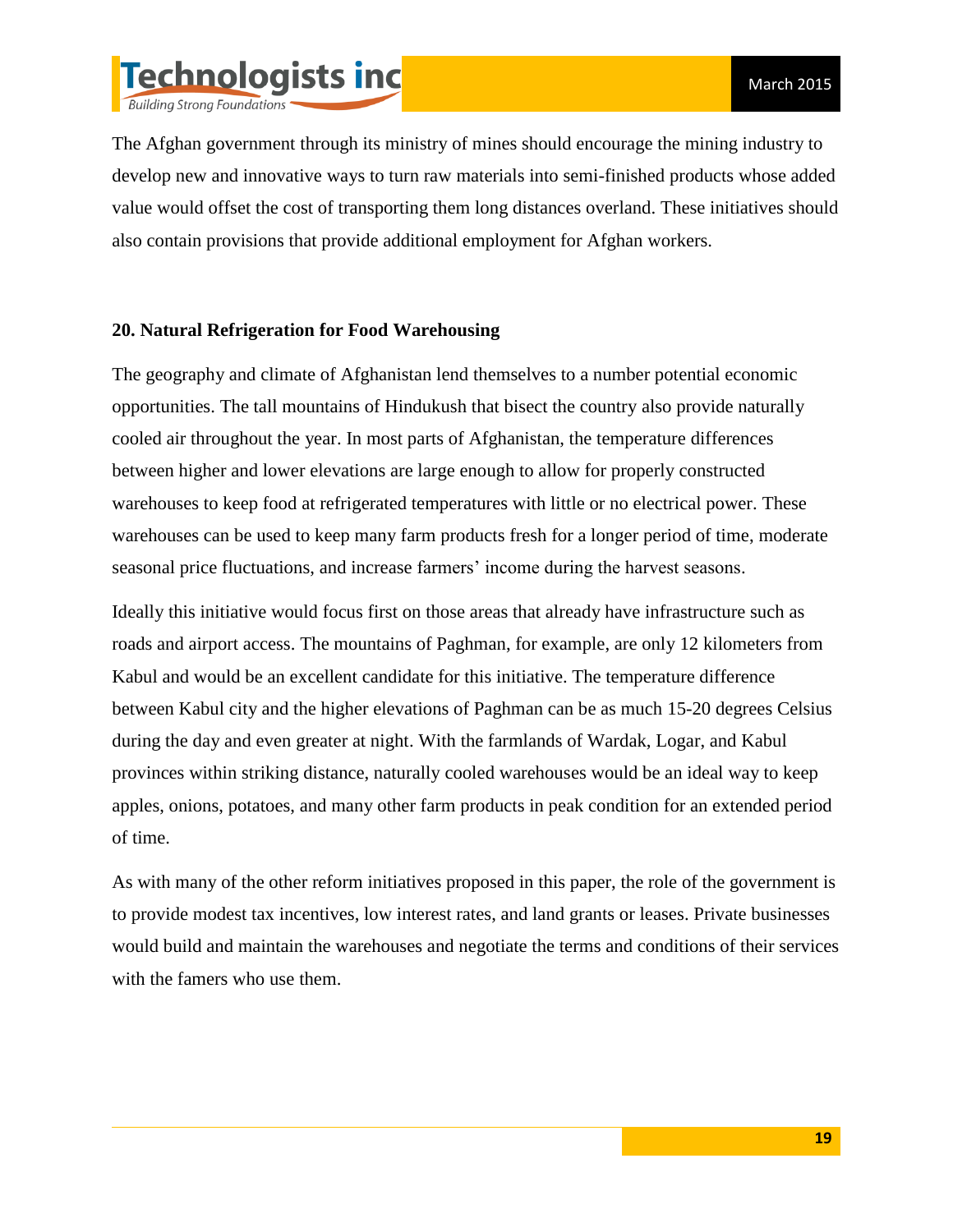

## **CONCLUSION**

Afghanistan today is at a crossroads. The withdrawal of most foreign military forces, and the election and inauguration of a new government, have created many opportunities for the Afghan people to move beyond the violence and underdevelopment of recent decades toward a future of greater prosperity and self-reliance. This paper discusses 20 transformational opportunities to create jobs and build a more open and inclusive society. These initiatives are not the only means available to the Afghan government and its foreign partners but they represent opportunities that could have the fastest and greatest impact on lowering unemployment in the country. These reforms also promote inclusivity and spread wealth throughout the society without regard to tribal, linguistic, or religious affiliations.

Fundamentally, the wealth of a nation is directly related to the resources it has at its disposal. These resources include not only to their physical manifestations such as population, natural resources, and geographic location, but also such nonphysical resources as its political institutions, rule of law, independent media, and others. Of all these factors, perhaps none is more important than the inclusion of the populace in the affairs of a nation. That is why creating jobs and reducing unemployment is critically important not only for the economic well-being of Afghanistan, but for its political and social well-being. That is why having a job and participating in public life makes citizens immune to the dead-end appeals of violent extremists. As the American president Abraham Lincoln said of those who died in the Civil War, we too may say of those who died in Afghanistan's struggle for freedom, that we will dedicate ourselves to their unfinished work so that "Government of the people, by the people, for the people shall not perish from the earth."

The nature of unemployment and under-employment is the same across the globe. Its impact is well documented in both developed and developing nations. Countries with high rates of employment invariably enjoy stability and prosperity. Economic growth, wealth creation, and health and longevity are just some of the desirable by-products of high employment rates. Conversely, high unemployment rates are the source of warfare, instability, and human misery. Although the initiatives presented in this paper are all discussed with reference to Afghanistan, they can easily be applied in or adapted to other third-world countries suffering from similar